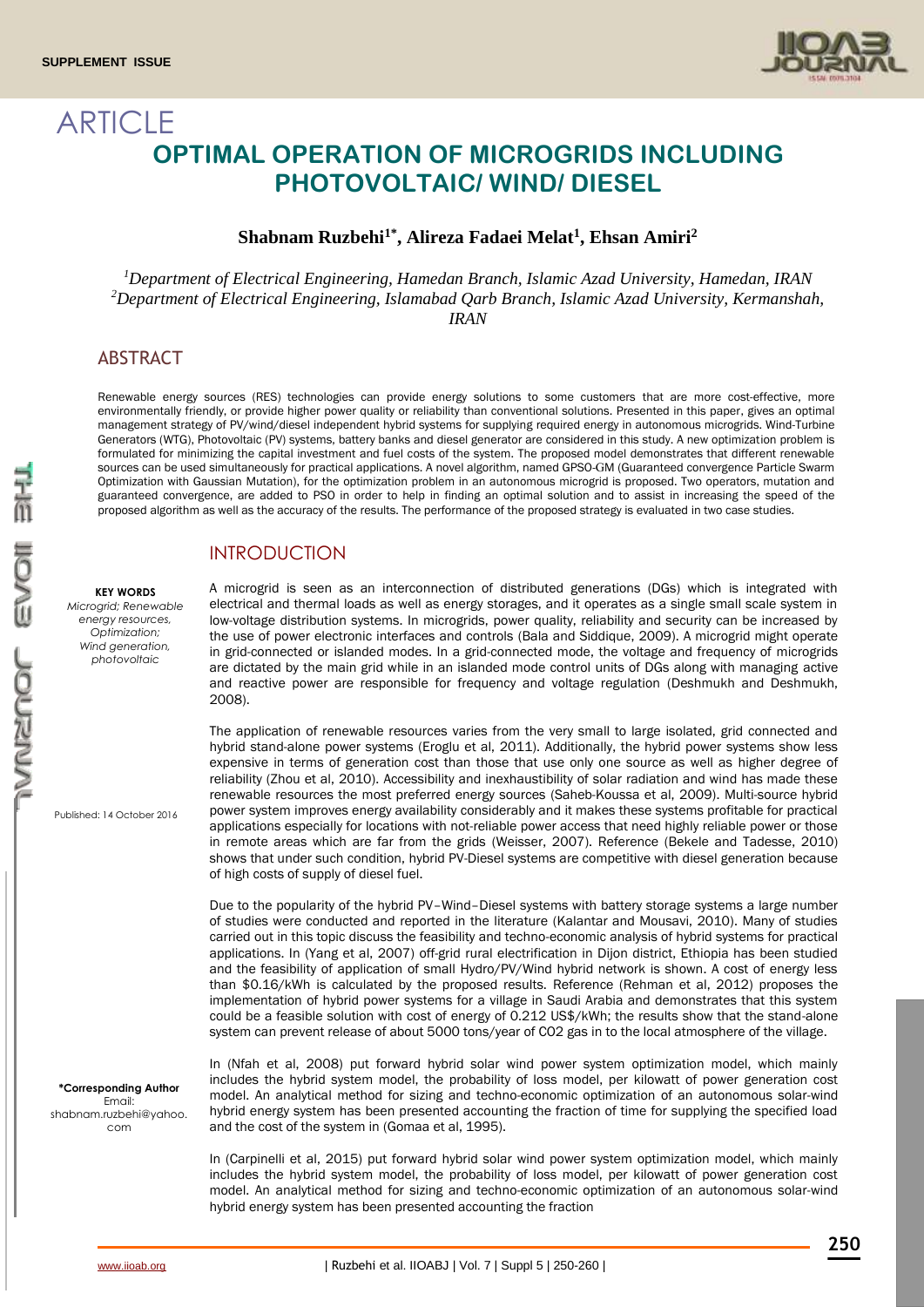

of time for supplying the specified load and the cost of the system in (Mikati et al, 2013).

In (Ma et al, 2015) proposed the pumped hydro storage system as a promising technology for standalone photoelectric energy penetration for small autonomous system in remote using genetic algorithm, along with Pareto optimality concept to minimize system lifecycle cost and maximize power supply reliability simultaneously. In (Ekren and Ekren, 2010) projected simulated annealing algorithm based method to optimize the sizing of integrated solar-wind system with battery storage.

Authors in (Evans et al, 2009) have studied how the grid dependency is affected by integration of renewable subunits and revealing the integration of renewable distributed generation decrease grid usage and then avoids losses during large scale transformation and import of power through distribution substation. The studies of (Stoppato, 2008) proposed a more accurate method for reinforcement of solar and wind generation units into distribution network to bring the parameters close to the desired values considering wide ranges of technical and operational issues.

A novel method to solve proposed optimization problem is proposed to determine the optimum size of the sources in an autonomous microgrid. Minimizing the investment and operational costs while taking into account Life Cycle Assessment (LCA) is the objective of this study while ensuring the reliability requirements. The proposed scheme demonstrates that the hybrid systems are financially and practically reasonable as an islanded power system in remote areas where there is no access to grid.

The paper is organized as follows. Section II shows the mathematical modeling of the system design. Section III gives a proposed method to solve optimization problem. Simulation results are provided in Section IV. Finally, the conclusion remarks are discussed in Section V.

#### I. MATHEMATICAL MODEL

In the proposed autonomous microgrid four main subsystems including the solar energy system, wind turbines, the battery banks and a diesel generator are considered. Mathematical modeling of these subsystems is presented in the following.

### *a. PV Modules*

The PV cell can directly convert the sunlight to electric power via the photoelectric phenomena. The solar radiation data can be extracted from historical data and for the following years through forecasting. For sake of simplicity and in order to have clear figures only one day of each month is selected for simulation studies. Total area available for PV panels can be limited and it will restrict the total number of PV cells that can be installed. Different types of PV panels with different characteristic and costs are considered for simulation. In a simplified model the power output of a PV panel can be determined based on  $(1)$ .

$$
P^{PV}(t) = I_r(t) \times S \times \eta^{PV} \times \eta_{inv}
$$
  
(1)

One can improve by taking into account the impact of temperature on the power output of the PV panels. As the temperature increases, the efficiency of the panel decreases (Fthenakis and Kim, 2009) The effect temperature on the output power of a PV panel is modeled and expressed in (2).

$$
P^{PV}(t) = P_{st}^{PV} \times f^{PV} \times \left(\frac{I_r(t)}{I_{r,st}}\right) \times \left(1 + \alpha^{PV} \left[T_C(t) - T_{C,st}(t)\right]\right)
$$

(2)

The PV manufacturer provides the characteristic specifications of their product.

#### *b. Wind power*

The power output of wind generators can be determined based on the wind speed at the hub height and the output characteristic of the wind turbine generator. In this paper, the hourly power output of a wind generator is approximated by a piece-vice linear function as depicted and formulated in the following.

$$
P_{w,j}(t) = \begin{cases} 0 & v_j < v_{ci,j} \\ P_{w,j}^{rated} \cdot \frac{v_j(t) - v_{ci,j}}{v_j^{rated} - v_{ci,j}} & v_{ci,j} \le v_j(t) < v_j^{rated} \\ P_{w,j}^{rated} & v_j^{rated} \le v_j(t) < v_{co,j} \\ 0 & v_{co,j} \le v_j(t) \end{cases}
$$

(3)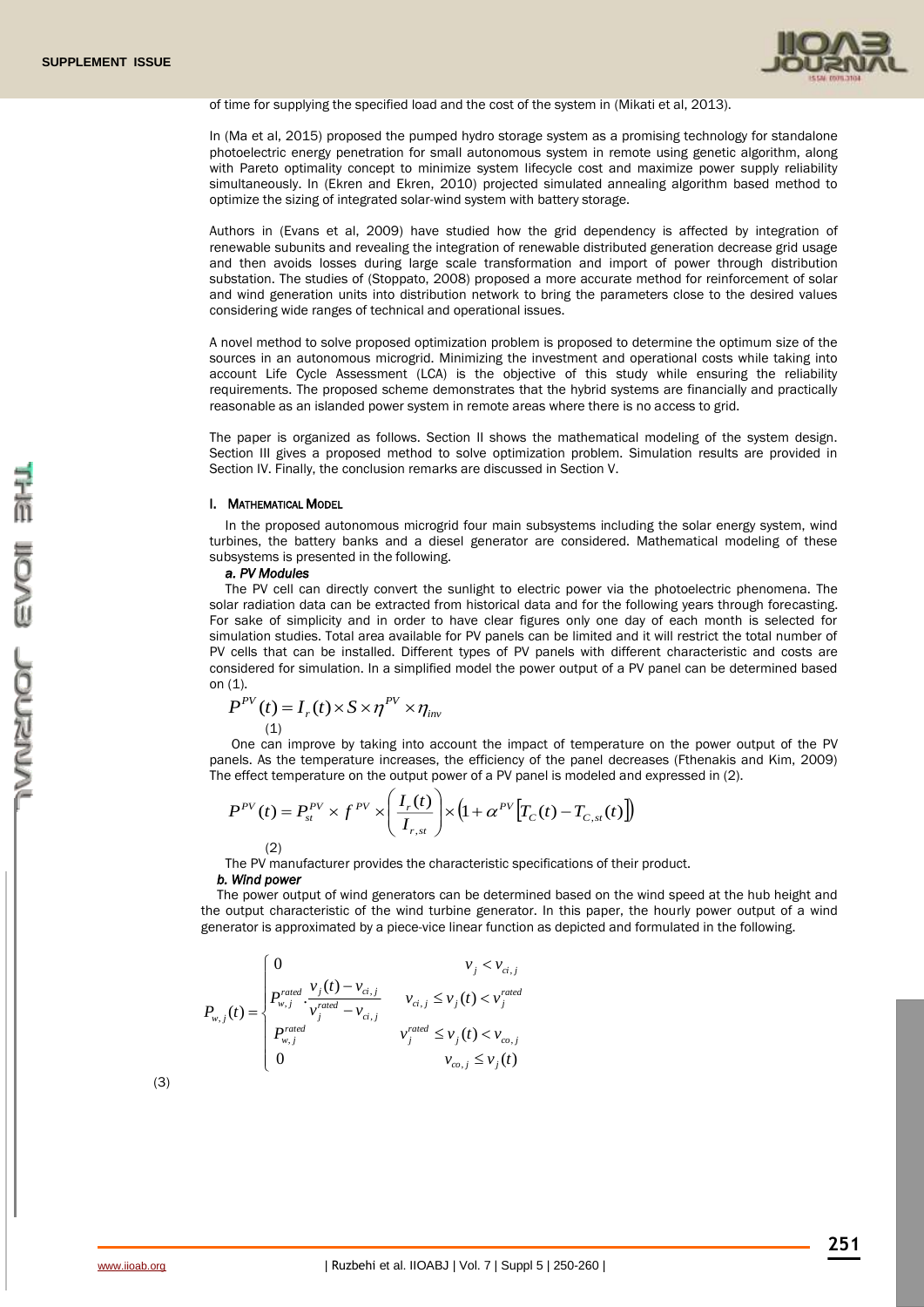





#### ………………………………………………………………………………………………………….

There is insufficient torque at very low wind speeds, to make the turbine blades rotate. As the speed increases, the wind turbine will begin to rotate and generate power. The speed at which the wind turbine first starts to generate electric power is called the cut-in speed (*vci*) and is usually between 3 and 4 m/s. With increase in the wind speed, the electric power generated by the wind turbine rises. Considering the above explanations, equation (3) gives the approximated piece-vice linear function which approximates the electrical output power of a wind turbine generator. This function is presented in [Fig. 1].

It should be noted that the efficiency of the regulator and converter should be taken into account. In section 4, the proposed framework including system operation strategies and system model will be discussed. In the area under study, the historical wind speed data are available at three different hub heights. The wind speed at the hub height can be calculated by using power-law equation (3) if the wind speed is available in a reference height (*hr*) only (Koutroulis et al, 2006).

$$
v(t) = v_r(t) \left(\frac{h}{h_r}\right)
$$
  
(4)

### *c. Batteries*

Battery banks are used as the energy storage units. The difference between power generated by renewable energy sources (PVs and wind turbines) and power demand of the area under study, determines whether the battery banks should be charged or discharged. At all times, during the charging process and discharging processes, the state of charge (SOC) constraint should be fulfilled. Equation (5) models this constraint and is based on the model presented in (Alsema and Wild-Scholten, 2005).

$$
SOC_{\min,k} \leq SOC_k(t) \leq SOC_{\max,k}
$$

γ

(5)

The batteries are connected in series to provide the desired DC operating voltage, which is considered to be 440 volts. Therefore, the number of batteries in series (*Nbattery,s*) can be found easily using (6).

$$
N_{battery, s} = \frac{V_{DC}}{V_{battery}^{rated}}
$$

(6)

The batteries are connected in parallel to provide the desired storage capacity. The number of batteries in parallel which retrieves the total capacity of the battery bank is one of the optimization variables. The efficiency of the regulator and convertor should be considered in battery banks' modeling and optimization. The rate of change of SOC of the battery banks limits the maximum charge and discharge rates. The same model as presented in (Alsema and Wild-Scholten, 2005) is borrowed here to models these constraints.

#### *d. Diesel Generator*

In grid-independent hybrid systems, there are times in which the sum of output power of renewable resources and the power stored at the battery banks does not meet the load demand. An independent power source as back up is required in such conditions. Fuel cell system or a diesel generator can be assigned for this task. In this study because of the medium size energy system a diesel generator is selected over fuel cell. The size and type of diesel generator is dependent on nature of the load that should be supplied. In the approach proposed in (Notton et al, 1996), in order to find the optimal size of the diesel generator, it is assumed that the diesel generator is directly connected to load and it should be able to satisfy the whole load so the rated capacity of the generator is considered equal to the maximum load.

In this study this approach is not considered and the size of diesel generator is taken into account as the optimization variable that should be optimally determined based on its installation and operational costs in comparison with the cost of reinforcing the renewable resources and battery banks.

### PROPOSED OPTIMIZATION METHOD

To solve the paper optimization problem, an optimization algorithm is developed based on the PSO method. Although PSO is fast, compared with other evolutionary methods, it may converge to a local minimum value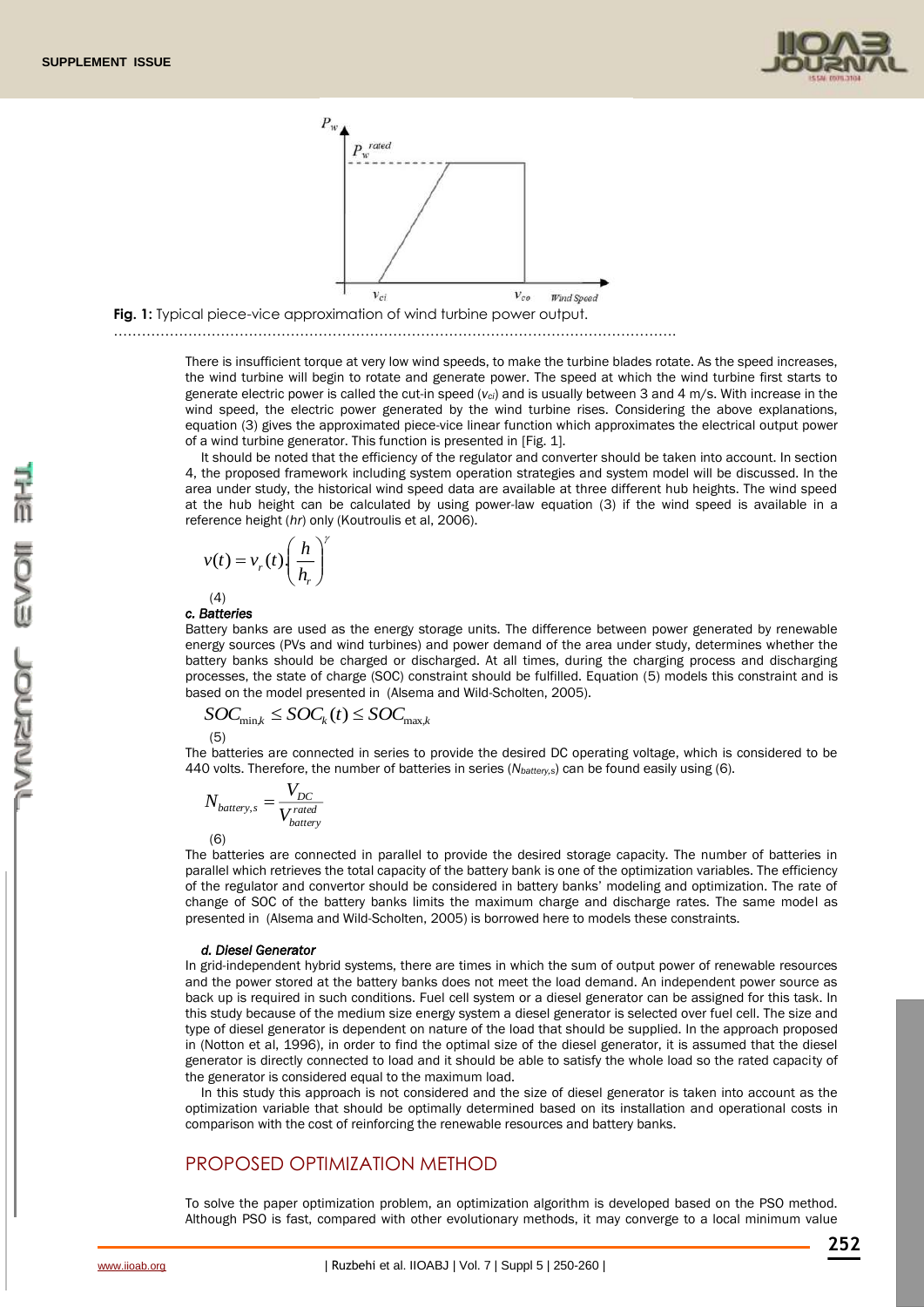

which might not be an optimal global solution and also increasing the number of iterations is not able to cope with this global convergence problem. As a consequence, in practice, it might be hard to validate the solution derived by PSO. In an attempt to address this validation problem, the study of (Sharafi and Tarek, 2014) adds a guaranteed convergence operator to PSO to make the convergence of solutions possible. This global improved algorithm called GPSO; however, it fails to deal with problems involving a small searching region because of PSO information sharing mechanism. In order to address this shortfall, this paper develops the GPSO algorithm by adopting a Gaussian mutation operator which assists in finding the optimal global solution. This new algorithm is named GPSO-GM and its scheme might be outlined as follows.

Step 1: *Initialization:* Set *t* = 0 and randomly make *m* swarms,  $[y_i(0), i=1,...,m]$  . For each swarm, set

 $y_i^*(0) = y_i(0)$  and  $f^* = f_i$ ,  $i = 1, ..., m$ . Look for the best value of  $f_{best}$  according to (22). Set the particle

corresponding to the best value of objective function as the global best, y \*\*<br>Best<sup>(0)</sup>, with an objective function of *f*\*\*.

Step 2: *Time Updating:* Update *t = t+1*.

Step 3: *Velocity updating:* Update velocity by,

$$
\begin{array}{c} v \quad (t) = w \ (t) v \quad (t-1) + c \ r \ (y^*) \quad (t-1) - y \quad (t-1) + c \ r \ (y^*) \quad (t-1) - y \quad (t-1) \\ i \ k \quad 1 \ 1 \quad i \ k \quad i \ k \end{array}
$$

(7)

Step 4: *Position Updating:* Update the position of each particle by the use of (30) and the value of the updated velocity.

$$
y_{i,k}(t) = y_{i,k}(t-1) + v_{i,k}(t).
$$

(8)

Step 5: *Gaussian Mutation:* Mutate a new position at each swarm by the use of mutation probability (*Pn*). Then, for each component of the particle position vector,  $k = 1,..., n$ , if Rand (0,1)  $\lt P_n$ , then mutate the component *yi ,k (t)* by,

$$
y_{i,k}(t) = y_{i,k}(t) + N(0,\sigma)y_{i,k}(t). \tag{9}
$$

where the standard deviation,  $\sigma$ , might be defined as,

$$
\sigma = 0.1(y_{max,k} - y_{min,k}).
$$

(10)

Step 6: *Local Updating*: If  $f_{min} < f^*$  then update individual best as, (noting that each particle is appraised based on the updated position),

$$
y_i(t) = y^*_{i}(t), f_i = f_i^*.
$$
\n(11)

Step 7: *Global Improving:* Set *ζ* as the index of the global best particle, then update this particle by, (this is based on (Sharafi and Tarek, 2014)),

$$
v_{\xi,k}(t) = -y_{\xi,k}(t-1) + y_{Best,k}^{**}(t-1) + w_{\xi,k}(t-1) + \tau(t-1)(1-2r_2).
$$
  
\n
$$
v_{\xi,k}(t) = y_{Best,k}^{**} (t-1) + w_{\xi,k}(t) + \tau(t-1)(1-2r_2).
$$
  
\n13)  
\nwhere  $\tau(t)$  can be obtained by,  
\n
$$
2\tau(t-1) \quad \text{if } t \text{ successes}(t-1) > s_c.
$$

 $(1)$ 

 $(t) = \{ 0.5\tau(t-1) \text{ if } \# \text{ failures}(t-1) > f_{\alpha} \}.$  $\begin{cases} \tau(t-1) & otherwise \end{cases}$ *c*  $f(t) = \begin{cases} 0.5\tau(t-1) & \text{if } \text{\# failures}(t-1) > f_c \end{cases}$  $\tau(t) = \begin{cases} 0.5\tau(t-1) & \text{if } \text{# failures}(t-1) > \end{cases}$  $(14)$ 

In (14), the notation "# successes" and "# failures" represent the number of successes or failures, respectively. Here failure is meant  $\widehat{f(y}_{Best}^{**}(t)) = \widehat{f(y}_{Best}^{**}(t-1))$ .

 Step 8: *Global Updating:* If *fmin < f \*\** then update individual global best as *f \*\* <sup>=</sup>fmin* and  $y_{\text{Best}}^{**} = y_{\text{min}}(t)$ . Step 9: *Stop:* If the considered end criterion is met, then end the calculation otherwise, go to Step 2.

### PROPOSED METHODOLOGY

In this section the objective function of the optimization problem is discussed. The installation, maintenance and operating costs of different parts of system are modeled appropriately in order to have a reasonable and precise model. The hybrid energy system configuration is taken from (Eroglu et al, 2011). The diesel generator is designed and utilized to play the role of backup in case renewable resources and battery banks are not able to provide electric power.

The optimization strategy of the proposed hybrid system is depicted in [Fig. 2]. The proposed conceptual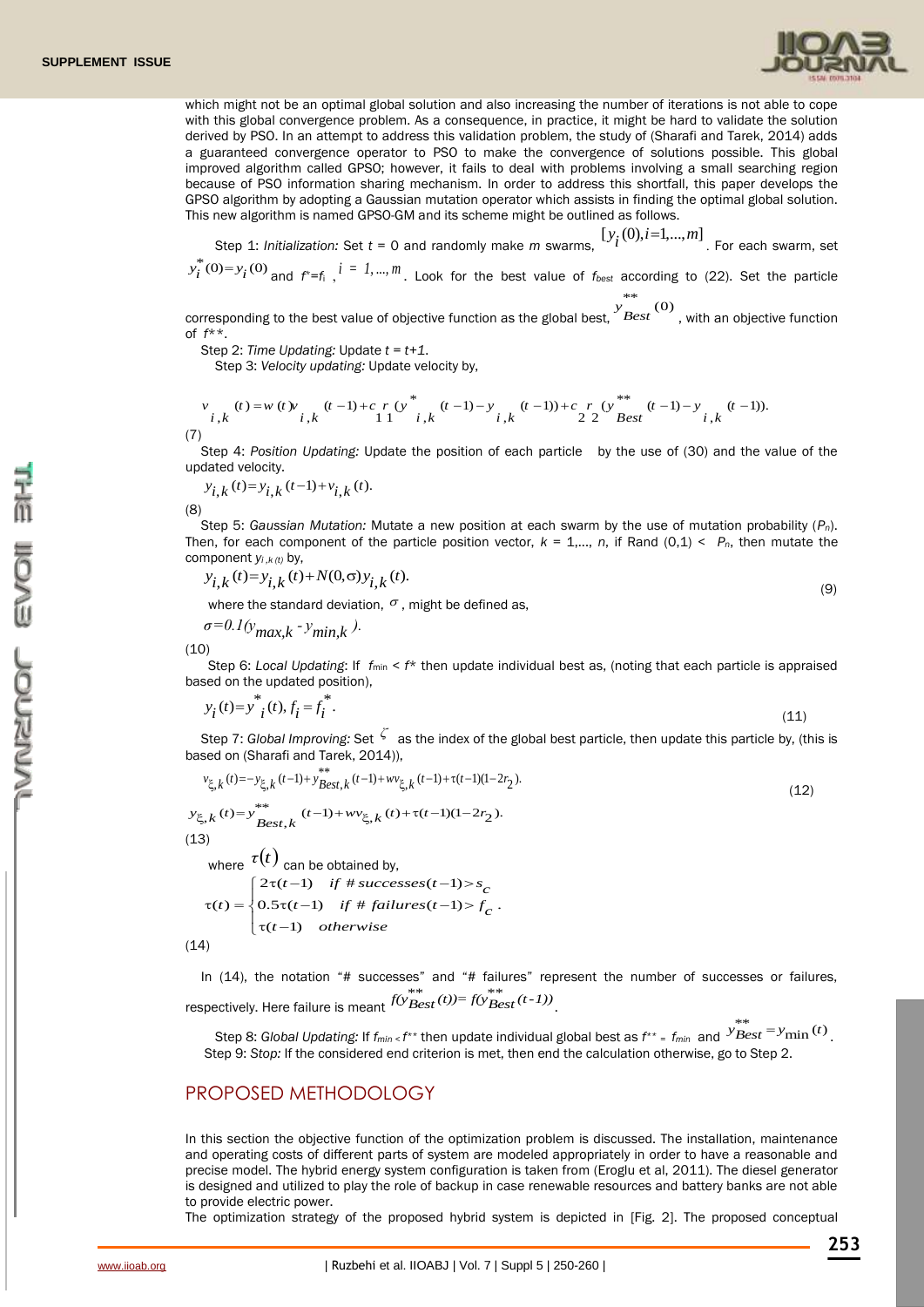

flowchart summarizes the strategy that is used in this paper. In order to have a quick and brief vision, the efficiency of regulators and converters are not included in the equations shown in the flowchart, but they are considered in the simulations and optimal design determination.

In the following the proposed objective function and constraints of the optimization problem are discussed. In order to have an appropriate financial model the following factors are considered: proper planning horizon; interest rate; inflation rate; and life time of different parts of the system including PV units, wind turbines, batteries and diesel generator. Using historical data load pattern in the entire planning horizon, wind speed data, temperature and solar irradiance are forecasted. In order to have a clear vision of the planning costs at the present time it is necessary to calculate the net present value of different costs based on their occurrence year. The proposed objective function of this study includes four different parts regarding each power sources considered. The proposed objective function of the optimization problem is presented in (15). It should be noted that in order to avoid complexity the objective function presented in (15) does not include the interest rate.

$$
Total \cos t = \sum_{t=1}^{T} \left\{ \sum_{i=1}^{N_{Wind}} \left[ Cost_{inv,i}^{Wind} + Cost_{ins,i}^{Wind} + Cost_{mj}^{Wind} \right] + \sum_{i=1}^{N_{pv}} \left[ Cost_{inv,i}^{pv} + Cost_{ins,i}^{pv} + Cost_{ins,i}^{pv} + Cost_{mj}^{pv} \right] + \sum_{i=1}^{N_{Battery}} \left[ Cost_{inv,k}^{Butery} + Cost_{ins,k}^{Battery} + Cost_{mj,k}^{Battery} \right] + Cost_{inv}^{Diesel} + Cost_{ins,k}^{Diesel} + \sum_{i=1}^{T} \left[ Cost_{operation}^{Diesel} \left( p^{Diesel} \right) \right] \right\}
$$

(15)

Considering the interest rate in calculation of objective function is necessary; equation (16) can be used in this regard. Considering the occurrence of *Cost* in year *y*, the present value is calculated using this equation and is shown by *IPV*. The objective function is adjusted using (16) to include the effects of the interest rate.

$$
IPV = \frac{Cost}{(1 + IR)}
$$
  
(16)

GPSO-GM begins with creating population. Population represents several numbers of swarms (solutions). Each solution includes the number of batteries, number of PV panels and number of wind turbines. In the simulation study for each month one day is considered. Therefore there are 12 days, each representing one month, in the optimization process, so for each year 284 hours is considered to model the load of the system. In the optimization procedure after initializing the optimization problem and parameters of the mutation, crossover is initiated. For each solution the time simulation is performed. At first based on wind speed and solar irradiance the power generation of PV and Wind turbine generators are calculated.

At each hour based on the load and power generation of PV and wind turbines, using (17) *PDif* is calculated. If (10) retrieve a positive value for *PDif* there is a part of load that cannot be supplied by the renewable resources. If the value of *PDif* is negative it shows that not only the renewable resources can supply the load but also there is extra power that can be stored in the battery banks.

$$
P_{\text{Dif}} = P_L - (P_{\text{pv}} + P_{\text{Wind}})
$$
\n(17)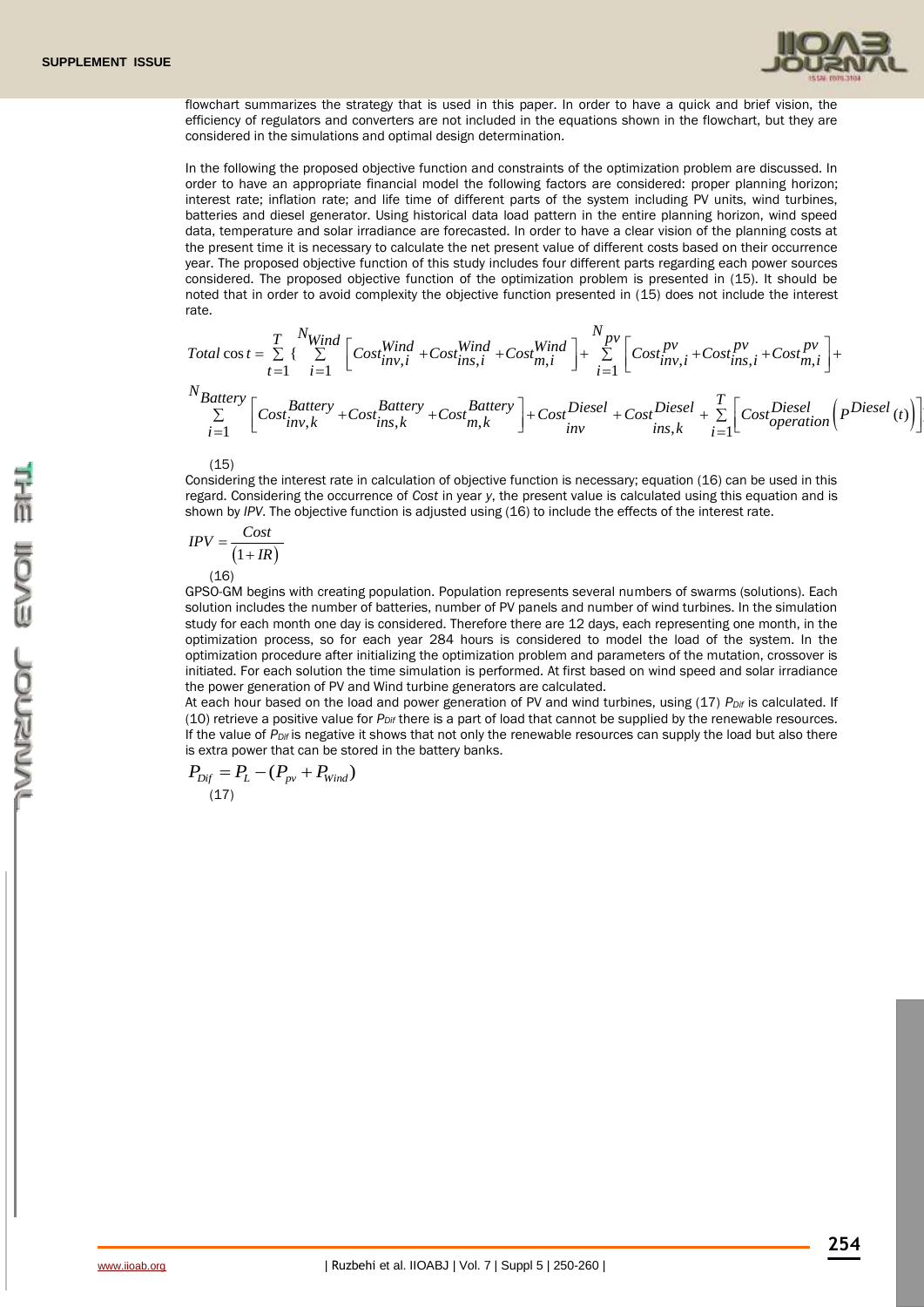



**Fig. 2:** The conceptual flowchart of the proposed operation strategy.

…………………………………………………………………………………………………….

In case *PDif* is positive based on the operation strategy the model tries to supply the load using the power stored in the battery banks. Taking into account the *SOCMin* constraint of the battery banks if they are able to satisfy the load the load will be supplied by battery banks and renewable resources but if the power achievable from battery banks is not sufficient diesel generator is used to provide the extra power required. This process is formulated in (18).

$$
\begin{cases}\nP_{\text{Dif}} - (P_{\text{Battery}} - SOC_{\text{Min}}) < 0 \\
P_{\text{Dif}} - (P_{\text{Battery}} - SOC_{\text{Min}}) > 0 \\
18 > \n\end{cases}
$$
\nButtery and DieselGen. provide the extra power required (18)

This simulation gives the hourly output power of the diesel generator. The maximum output of the diesel generator is selected as its capacity. Therefore, all the optimization variables are determined in the optimization procedure for each solution and therefore the objective function can be calculated. In the optimization process the constraints are handled in time simulation, including satisfaction of power demand; the wind turbine constraints; battery banks' SOC constraints; and PV panels maximum output constraints.

### CASE STUDY

A 69-bus autonomous microgrid is used for simulation that shown in [Fig.3]. The locations of RES in 69 bus microgrid are at 42, 23 and 61 buses. The date of 69-bus system can find in (Venkatesh and Ranjan,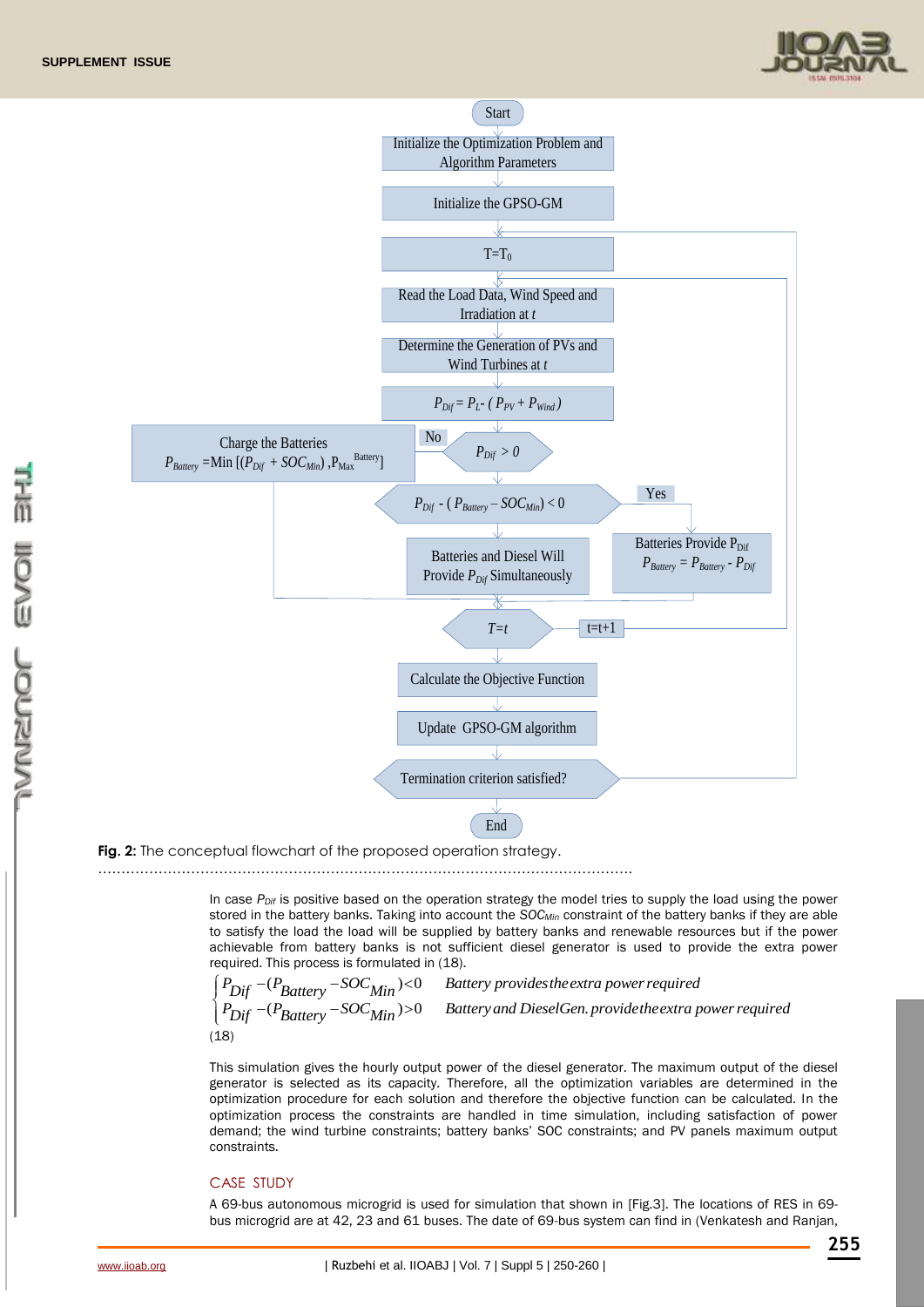

2003). The wind speed and solar irradiance data are used from (Skoplaki and Palyvos, 2009). As mentioned earlier, only one day of each month is considered for simulation and the hourly load pattern is determined for all years of the 20-year planning horizon based on the growth rate. The interest rate is considered to be 20% in this study. GPSO-GM parameters are shown in [Table 1].



### **Fig. 3:** 69-bus autonomous microgrid system.

#### …………………………………………………………………………………………………….

### TABLE 1 : GPSO-GM AND PSO PARAMETERS

|         | Method Pop. Size $c_1 = c_2$ $r_1 = r_2$ w |  |     | $\rho(0)$ |              |   | ъ.  |
|---------|--------------------------------------------|--|-----|-----------|--------------|---|-----|
| GPSO-GM | 12                                         |  | 0.9 | 1.0       | $\mathbb{Z}$ | 5 | 0.5 |

The load pattern of the present year is given in [Fig. 4]. Different types of wind turbine, PV panels and battery banks are available commercially. Characteristics of different types of these sources are taken from (Eroglu et al, 2011) and are demonstrated in[Table 2]. The investment and installation cost of wind turbines is studied to be 1950 \$/kW of its rated power (Daly and Morrison, 2001). The maintenance cost of wind turbines is considered to be 0.06 \$/kWh of output power. The total cost of 4700 \$/kW is studied for investment and installation costs of PV panels. The maintenance cost of PV panels is 23 \$/kW of the rated power of PV panels. PV area is restricted to 100m<sup>2</sup> in the simulations. The characteristic and cost of batteries are taken from (Eroglu et al, 2011), (Phaesun, 2009). The lifetime of batteries is considered to be 4 years(Phaesun, 2009). The total investment and installation costs of diesel generator is considered as 900 \$/kW. The operation and maintenance costs of diesel generator are assumed to be 0.05 \$/kWh and 0.02 \$/kWh, respectively based on (Daly and Morrison, 2001).

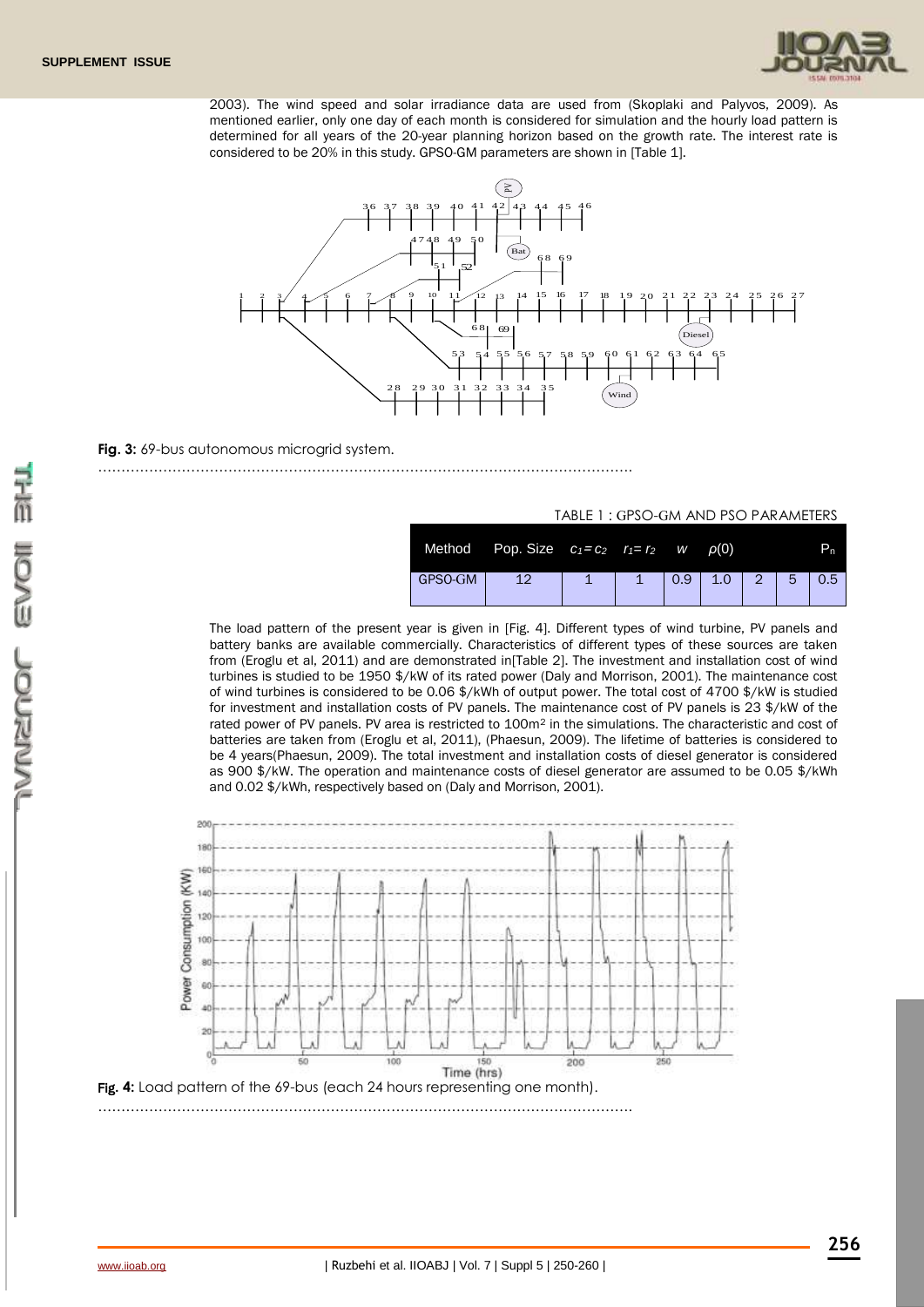

#### Table 2. Characteristics of different types of sources a. Wind Turbine Generator

| . .                       |      |     |     |      |
|---------------------------|------|-----|-----|------|
| Type                      |      |     |     |      |
| $V_{ci}$ (m/s)            | 3.5  |     | 2.5 |      |
| $V^{\text{rated}}(m/s)$   | 13   | 12  | 10  | 7.4  |
| $V_{co}(m/s)$             | 35   | 28  | 24  | 26   |
| $P_w^{\text{rated}}$ (kw) | 2.4  |     | 10  | 25   |
| Tower height (m)          | 10.6 |     | 18  |      |
| Rotor diameter(m)         | 3.72 | 5.5 | 9.  | 10.8 |

|  | b. PV panels |
|--|--------------|
|  |              |

| Type                       |       |       |       |       |
|----------------------------|-------|-------|-------|-------|
| (1)<br>$max$               | 17.6  | 17.8  | 18    | 18.3  |
| D rated<br>(kw)<br>W       | 0.125 | 0.130 | 0.135 | 0.140 |
| $Efficiency(\% )$          | 16    | 16    | 16    | 16    |
| Efficiency of inverter (%) | 95    | 95    | 95    | 95    |

|  | c. Battery Banks |  |  |
|--|------------------|--|--|
|--|------------------|--|--|

| <b>Type</b>       |     |     |     |     |
|-------------------|-----|-----|-----|-----|
| max               |     |     |     | 10  |
| (Ah)<br>Capacity  | 120 | 150 | 140 | 180 |
| $Efficiency(\% )$ | 85  | 85  | 85  | 85  |
| Cost (\$/kw)      | 348 | 415 | 521 | 567 |

The characteristic of the best solution obtained by the proposed technique is presented in[ Table 3]. The power generation of the wind turbines, that includes 10 turbines from type 3 and 10 from type 4, is shown in [Fig. 5]. As mentioned earlier the wind turbine generation depends on the wind speed at different hours of the planning horizon as well as their nominal power. The power generation of the PV panels, that includes 43 panels from type 2, is depicted in [Fig. 6]. As it can be seen from [Fig. 5] and comparing it to [Fig. 4] there are times in which the output power of wind turbines is more than the load at that time. The extra power is stored in battery banks during such times. The power stored in battery banks is shown in[ Fig. 7]. It should be noted that considering the *SOCMin=50%* constraint of the battery banks only half of the power stored in battery banks is available. The initial value of *SOC* of the batteries is studied to be *SOCMin*. Fig. 8 presents the power generation of the diesel generator. The diesel generator contributes mostly in power generation only in fall and winter as shown in [Fig. 8] due to low solar irradiance and decrease in wind speed. [Table 4] shows a compression of supplying microgrid power via hybrid of RES, diesel and grid. The result show where the use of RES for supplying microgrid power cause to generation costs has been reduced.

| <b>Table 3:</b> Characteristics of the best solution obtained by the GPSO-GM |  |
|------------------------------------------------------------------------------|--|
|------------------------------------------------------------------------------|--|

| <b>Source</b>  | Size(kw) | $Inv.$ & $Ins.$<br>Cost( <b>\$</b> ) | Gen. Cost<br>(S/Year) | Maintenance Cost<br>(S/Year) |
|----------------|----------|--------------------------------------|-----------------------|------------------------------|
| PV             | 5.59     | 26273                                |                       | 128.57                       |
| Wind           | 350      | 682500                               |                       | 81879.096                    |
| <b>Battery</b> | 616.80   | 170836.1454                          |                       |                              |
| Diesel         | 195.2508 | 175725.7054                          | 1638.7855             | 655.5142                     |

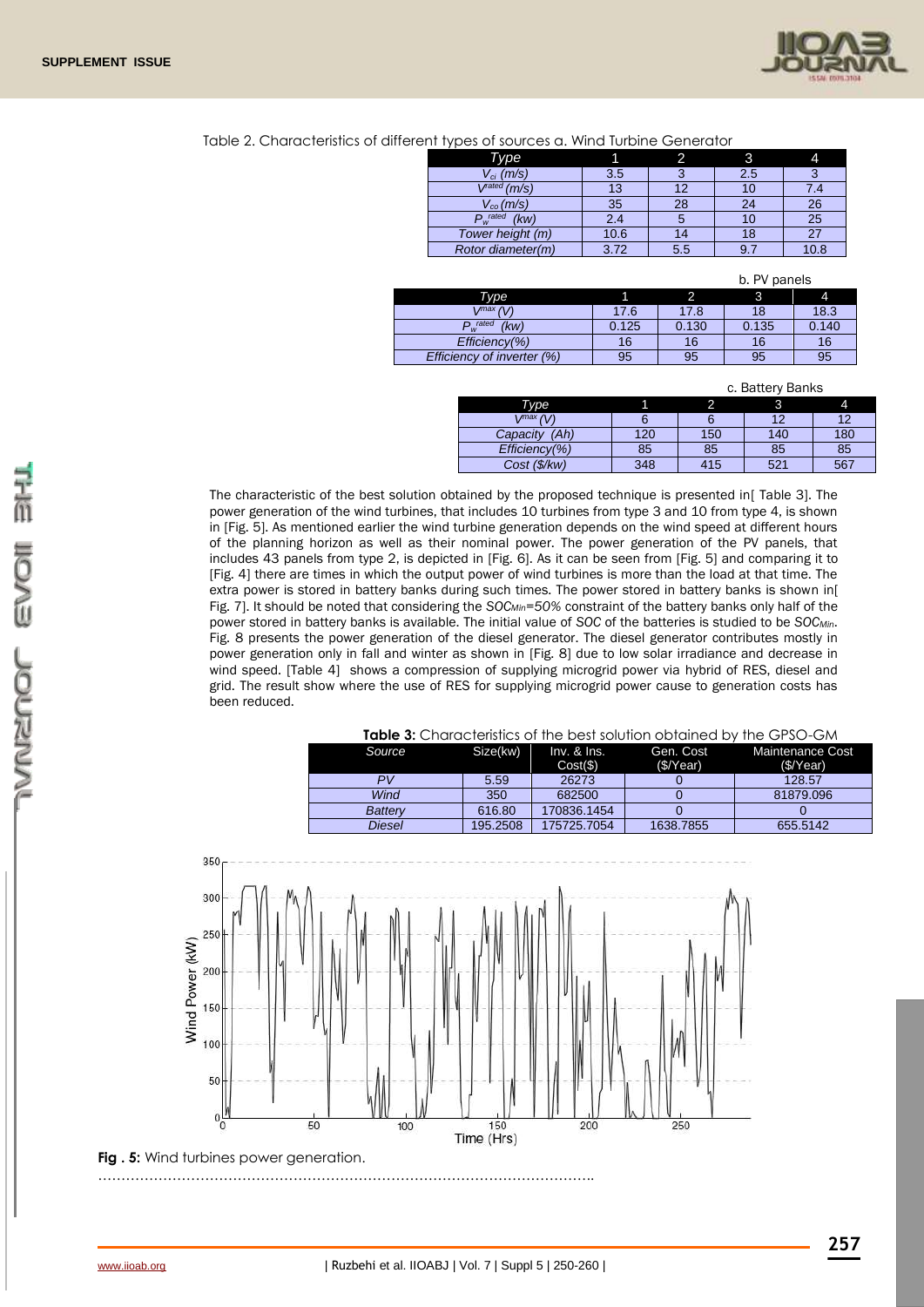







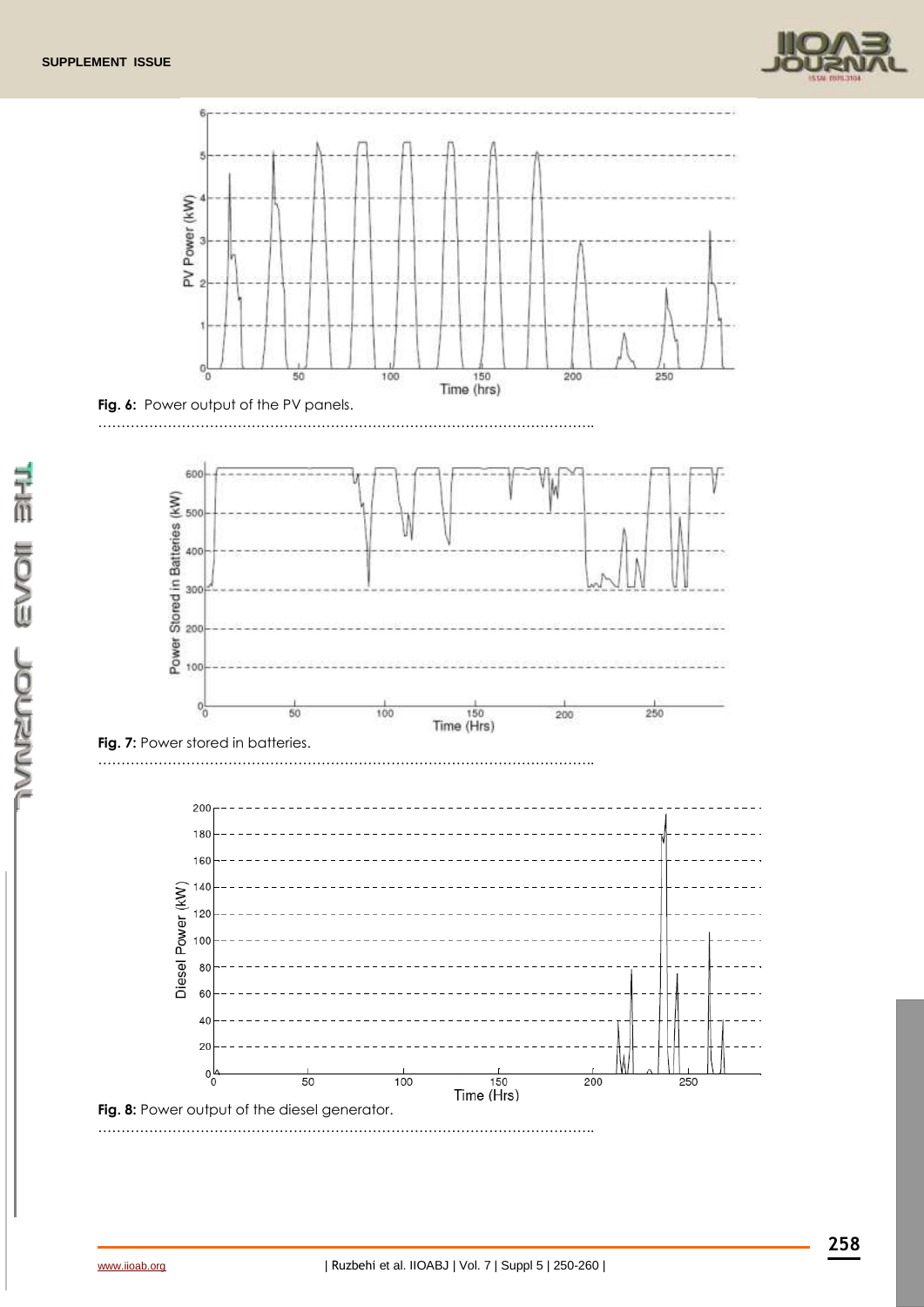

Table 4: Characteristics of the best solution obtained by the GPSO-GM

| Source                 | $Inv.$ & $Ins.$<br>Cost(\$/Year) | Gen. Cost<br>(\$/Year) | Maintenance Cost<br>(S/Year) | Cost of Power(\$/kwh) |
|------------------------|----------------------------------|------------------------|------------------------------|-----------------------|
| PV/Wind/Battery/Diesel | 247629.7299                      | 1638.7855              | 82663.1811                   | 0.792055175           |
| Diesel                 | 36086.4212                       | 20953.8241             | 8381.529640                  | 0.156109392           |
| Grid                   | 1000109.897                      | 29335.3537             | 4190.7648                    | 2.466461517           |

### **CONCLUSION**

In this paper, the possibility of covering the total energy needs of an autonomous microgrid exclusively with hybrid energy system including PV, wind, battery banks and diesel generator is investigated. This paper focused on the proper and precise modeling of each power source from operational and financial perspectives. An operating strategy is proposed which aims at maximization of the share of renewable sources in energy provision. According to the results of the simulations, the proposed system is able to completely satisfy the electricity demands of the microgrid. The results also demonstrate the effectiveness of proposed formulation and optimization method in finding the optimum design. The economic evaluation undertaken demonstrates that the investment is quite attractive in comparison to the other options. The socio-economic benefits of such hybrid energy production strategy can be the subject of the future works since they contribute to regional sustainable development by creation of job opportunities and by reduction of harmful emissions related with the fossil fuels' combustion. They also show that both battery banks and diesel generator together lead to a more optimum design with respect to the designs in which only diesel generator or battery banks are used to support the renewable resources. This model demonstrates that different renewable sources can be used simultaneously to power off-grid practical applications. Also, to solve the developed optimization problem a new method, GPSO-GM, was proposed.

CONFLICT OF INTEREST There is no conflict of interest.

ACKNOWLEDGEMENTS None

FINANCIAL DISCLOSURE None

# **REFRENCES**

- [1] Alsema E, Wild-Scholten M de. [2005] Environmental impact of crystalline silicon photovoltaic module production. In: Material research society fall meeting, symposium G: life cycle analysis tools for ''green'' materials and process selection, Boston, MA.
- [2] Azimi, Ruzbehi S, Alimoradi R..[2015] A novel Method for Designing A controller in Islanded Microgrid. International Conference Research in Science and Technology, Kualalumpur, Malaysia, CRSTCONF01\_067.
- [3] Bala BK, Siddique SA. [2009] Optimal design of a PV/Diesel hybrid system for electrification of an isolated island Sandwip in Bangladesh using genetic algorithm. Energy for Sustainable Development;13:137-142.
- [4] Bekele G, Tadesse G. [2010] Feasibility study for a standalone solar–wind-based hybrid energy system for application in Ethiopia. Appl. Energy;87[2]:487– 495.
- [5] Venkatesh B.,. Ranjan R, [2009]. "data structure for radial distribution power flow analysis' *IEE* , 150:101- 106.
- [6] Daly PA, Morrison J. [2009]. Understanding the potential benefits of distributed generation on power delivery systems. Rural Electric Power Conference, 2001; 201–213.
- [7] Deshmukh MK, Deshmukh SS, [2008] Modeling of hybrid renewable energy systems. Renewable and Sustainable Energy Reviews, 12, 235-249.
- [8] Eroglu M, Dursun E, Sevencan S, Song J, Yazici S, Kilic O. [2011] A mobile renewable house using PV/wind/fuel cell hybrid power system. int. journal of hydrogen energy; 36(13):7985-7992.
- [9] Fthenakis VM, Kim HC. [2010] Photovoltaics. lifecycle analyses. Sol. Energy. doi:10.1016/j.solener.2009.10.00.
- [10] Carpinelli G,. Caramia P, Varilone P., [2015], "[Multi](http://www.sciencedirect.com/science/article/pii/S0960148114007435)[linear Monte Carlo simulation method for](http://www.sciencedirect.com/science/article/pii/S0960148114007435)  probabilistic load flow [of distribution systems with](http://www.sciencedirect.com/science/article/pii/S0960148114007435)  [wind and photovoltaic generation systems](http://www.sciencedirect.com/science/article/pii/S0960148114007435)" *Renewable Energy,* vol. 64, no.5, pp. 1221-1228.
- [11] . Yang, HX, Lu L., Zhou W.[2007] A novel optimization sizing model for hybrid solar-wind power generation system, Solar Energy, 81:76-84.
- [12] Kalantar M, Mousavi G SM. [2010]. Dynamic behavior of a stand-alone hybrid power generation system of wind turbine, microturbine, solar array and battery storage. Appl. Energy;87(10):3051–3064.
- [13] Koutroulis E, Kolokotsa D, Potirakis A, Kalaitzakis K. [2006] Methodology for optimal sizing of stand-alone photovoltaic/wind-generator systems using genetic algorithms. Solar Energy; 80(9): 1072-1088.
- [14] Mikati M, Santos M, Armenta C., [2015]. Electric grid